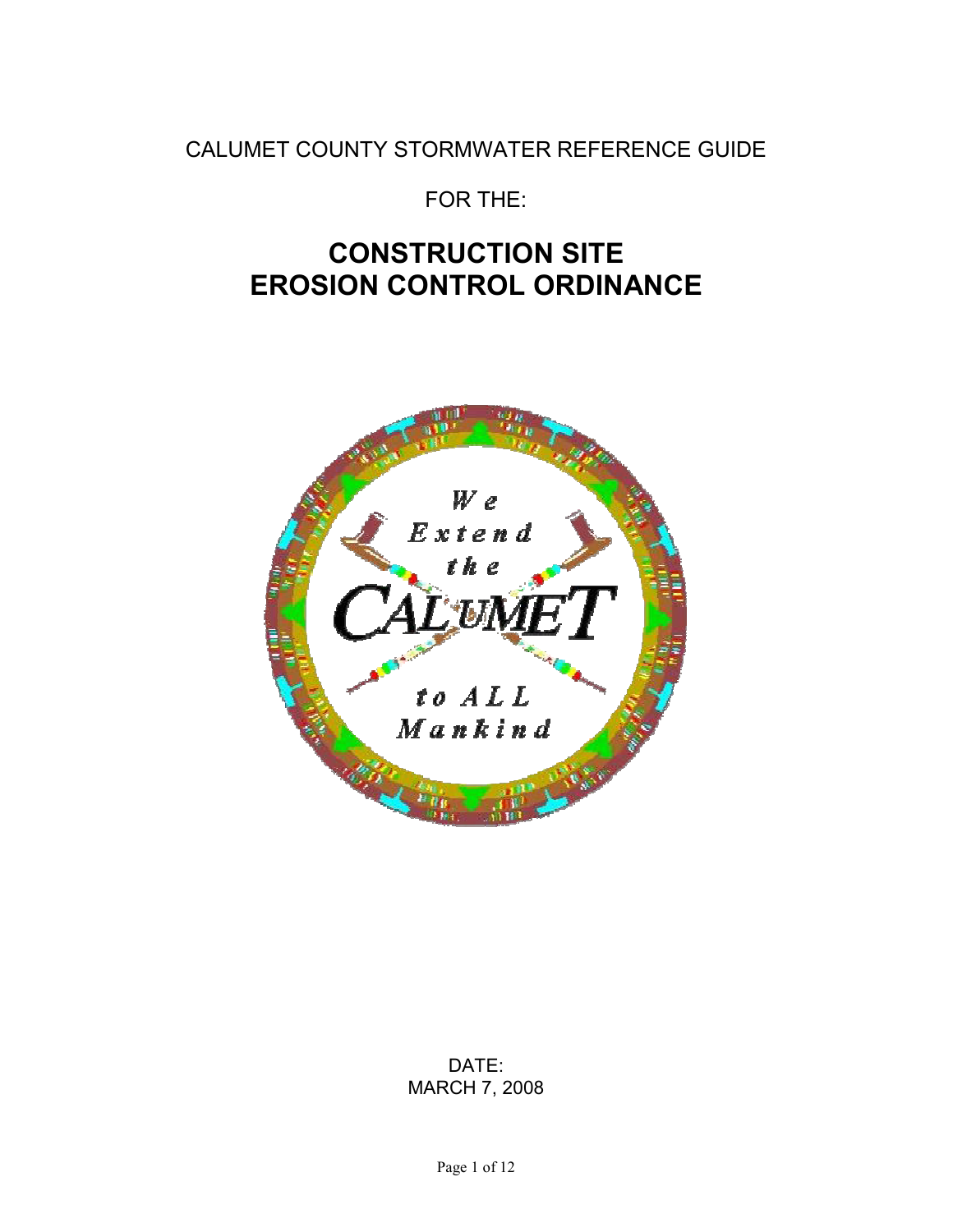| (a)                                                                        |  |
|----------------------------------------------------------------------------|--|
| (b)<br>(c)                                                                 |  |
|                                                                            |  |
|                                                                            |  |
|                                                                            |  |
|                                                                            |  |
| (a)                                                                        |  |
| (b)                                                                        |  |
|                                                                            |  |
|                                                                            |  |
| (a)<br>(b)                                                                 |  |
| (c)                                                                        |  |
| (d)<br>(e)                                                                 |  |
|                                                                            |  |
| (a)                                                                        |  |
| (b)                                                                        |  |
| (c)<br>(d)                                                                 |  |
| (e)                                                                        |  |
| (f)<br>(g)                                                                 |  |
| (h)                                                                        |  |
| (i)                                                                        |  |
|                                                                            |  |
| SEC. 10-42. EROSION AND SEDIMENT CONTROL PLAN, STATEMENT, AND AMENDMENTS10 |  |
| (a)                                                                        |  |
| (b)<br>(c)                                                                 |  |
| (d)                                                                        |  |
|                                                                            |  |

# TABLE OF CONTENTS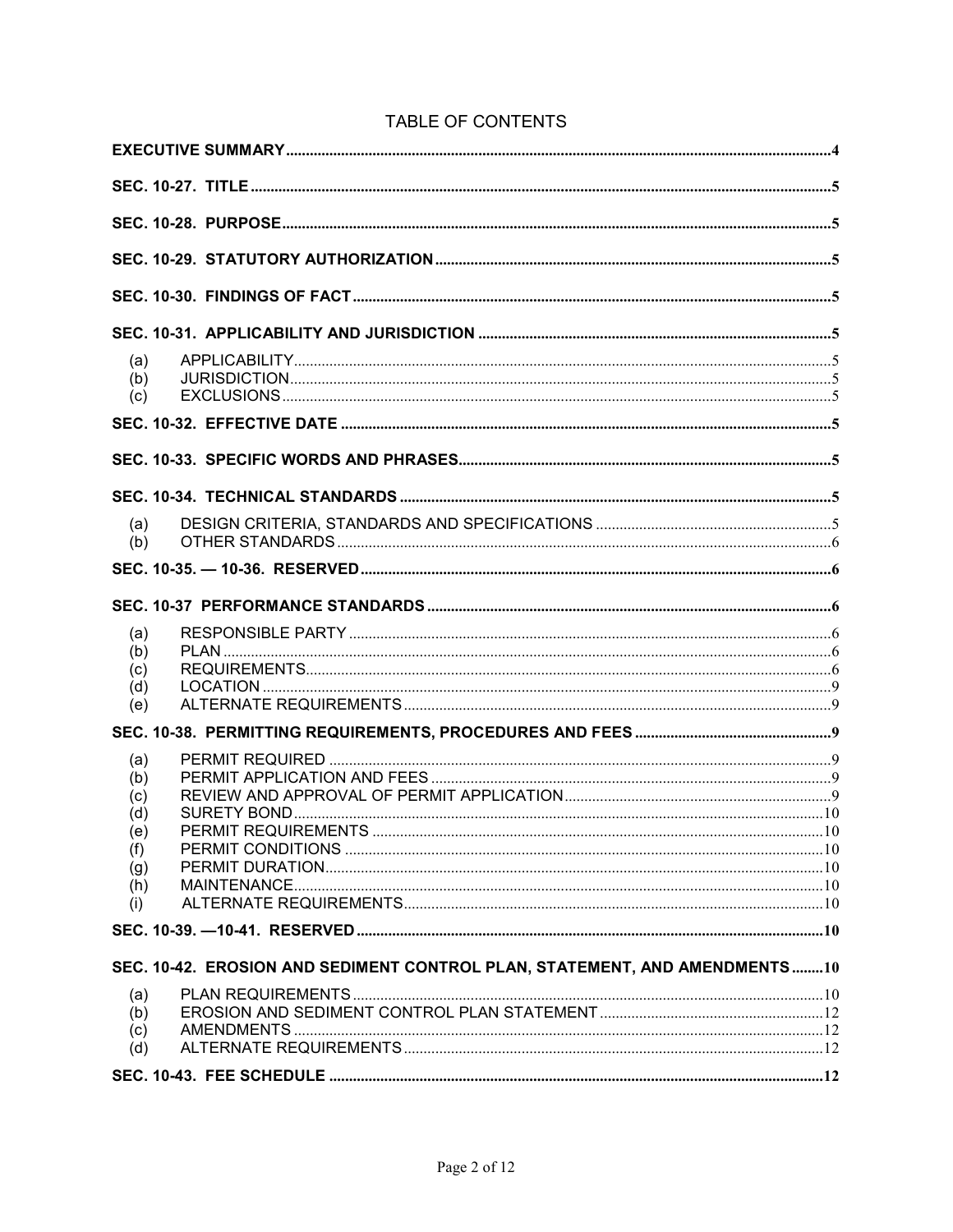| (a) |  |  |
|-----|--|--|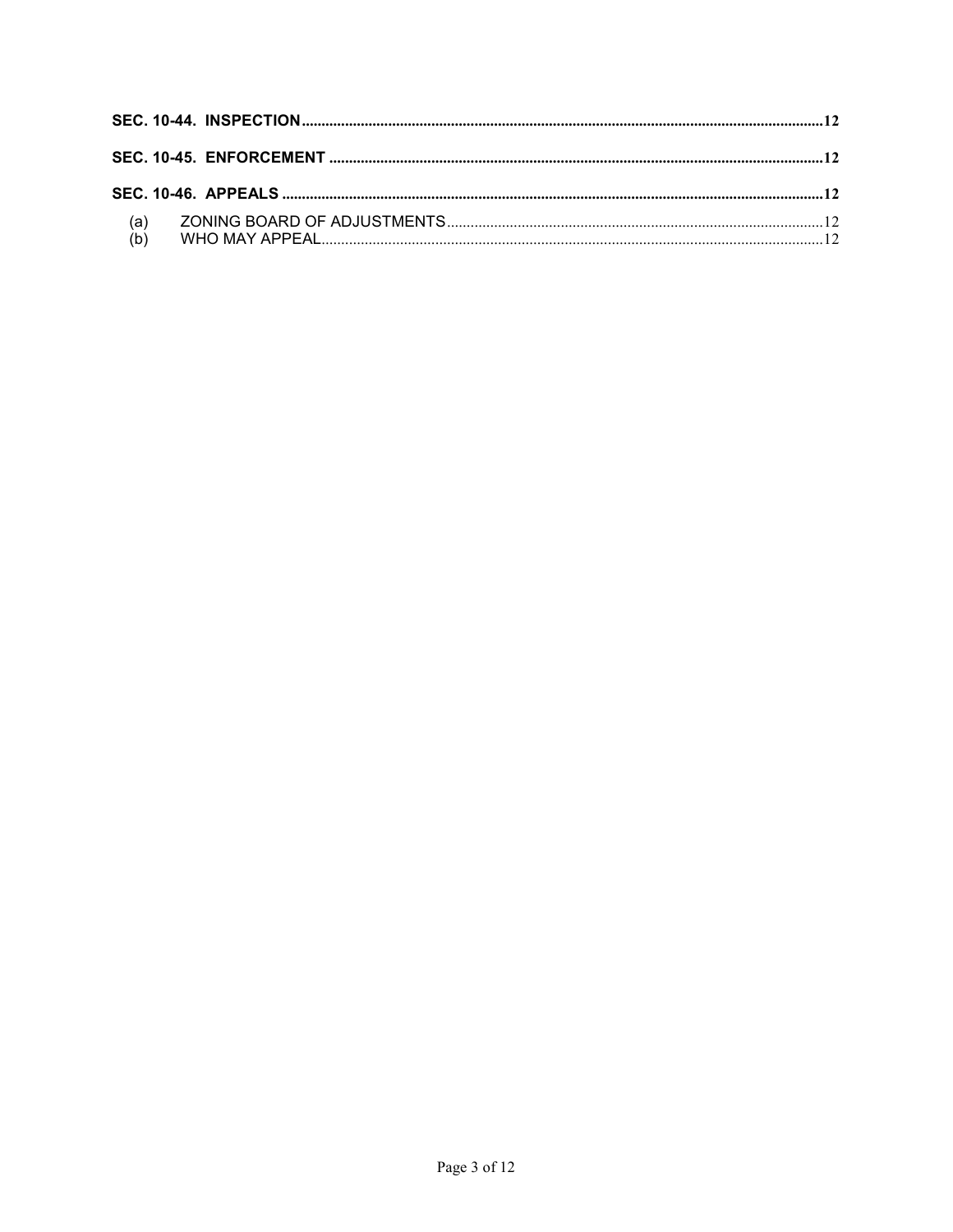# **EXECUTIVE SUMMARY**

The Calumet County Stormwater Reference Guide (Reference Guide) has been created to act as a companion to the Calumet County Construction Site Erosion Control Ordinance (Ordinance). The Ordinance cites the Reference Guide as the resource for details that were omitted. Items in the Reference Guide can be changed without the public hearing process as the changes are typically administrative and/or technical and do not affect the Ordinance's intent and requirements. The Reference Guide is organized similar to the Construction Site Erosion Control Ordinance for ease of relating the comments in the Reference Guide to the appropriate sections in the Ordinance.

| <b>Construction Site Erosion Control Ordinance</b> |                                     |                                   |                                      |                                                       |                                                      |  |  |  |  |
|----------------------------------------------------|-------------------------------------|-----------------------------------|--------------------------------------|-------------------------------------------------------|------------------------------------------------------|--|--|--|--|
|                                                    | Requirements <sup>a</sup>           |                                   |                                      |                                                       |                                                      |  |  |  |  |
| <b>Site</b>                                        | <b>Sediment</b><br>(TSS)            | <b>Prevent</b><br><b>Tracking</b> | <b>Perform</b><br><b>De-Watering</b> | <b>Protect</b><br><b>Storm Drain</b><br><b>Inlets</b> | <b>Manage</b><br><b>Building</b><br><b>Materials</b> |  |  |  |  |
| <b>Less than 1 Acre</b>                            | No Numeric<br>Standard <sup>b</sup> | Yes                               | Yes                                  | Yes                                                   | Yes                                                  |  |  |  |  |
| <b>1 Acre or More</b>                              | 80%                                 | Yes                               | Yes                                  | Yes                                                   | Yes                                                  |  |  |  |  |

a Summary of Sec. 10-37 Performance Standards of the Construction Site Erosion Control Zoning Ordinance. See Ordinance and this Reference Guide for specific requirements, exemptions and prohibitions.

b Construction sites regulated by the Wisconsin Department of Commerce are required to achieve a 40% sediment reduction for sites with less than 1 acre of land disturbance. See COMM 60.20(3)(c) and COMM 21.125(3)(c) for specific requirements.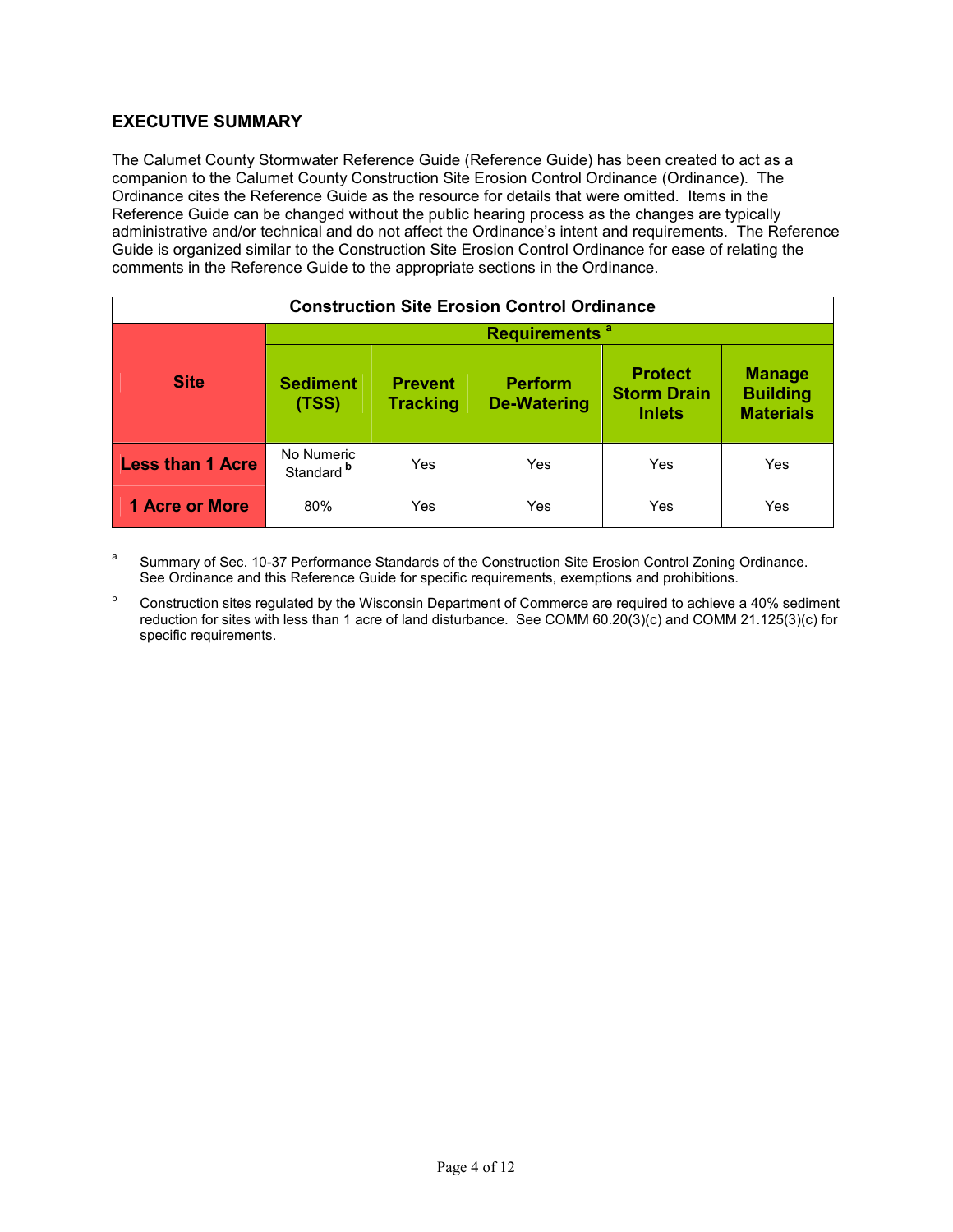# **SEC. 10-27. TITLE**

# **SEC. 10-28. PURPOSE**

# **SEC. 10-29. STATUTORY AUTHORIZATION**

## **SEC. 10-30. FINDINGS OF FACT**

# **SEC. 10-31. APPLICABILITY AND JURISDICTION**

- **(a) APPLICABILITY**
- **(b) JURISDICTION**

#### **(c) EXCLUSIONS**

The Wisconsin Department of Transportation (WisDOT) has entered into a memorandum of understanding with the Wisconsin Department of Natural Resources that satisfies s. 281.33 (2), Wis. Stats., such that activities directed and supervised by WisDOT are exempt from this Ordinance.

Activities directed and supervised by Calumet County are covered by this Ordinance.

# **SEC. 10-32. EFFECTIVE DATE**

# **SEC. 10-33. SPECIFIC WORDS AND PHRASES**

# **SEC. 10-34. TECHNICAL STANDARDS**

#### **(a) DESIGN CRITERIA, STANDARDS AND SPECIFICATIONS**

Below is a list of Technical Standards and Guidance Documents that shall be used to satisfy Performance Standards contained in the ordinance. Technical Standards specify the minimum criteria for a best management practice (BMP). Guidance Documents contain recommendations and additional "how to" guidance. Performance Standards take precedence over Technical Standards and Technical Standards take precedence over Guidance Documents.

- (1) **Technical Standards**: The following are applicable Wisconsin Department of Natural Resources (DNR) Conservation Practice Standards or Technical Standards:
	- **1050 Land Application of Anionic Polyacrylamide**
	- 1051 Interim Sediment Controls: Water Application of Polymers
	- **1052 Non-Channel Erosion Mat**
	- 1053 Channel Erosion Mat
	- **1054 Vegetative Buffer for Construction Sites**
	- 1055 Sediment Bale Barrier (Non-Channel)
	- 1056 Silt Fence
	- **1057 Stone Tracking Pad and Tire Washing**
	- 1058 Mulching for Construction Sites
	- **1059 Seeding for Construction Site Erosion Control**
	- 1060 Storm Drain Inlet Protection for Construction Sites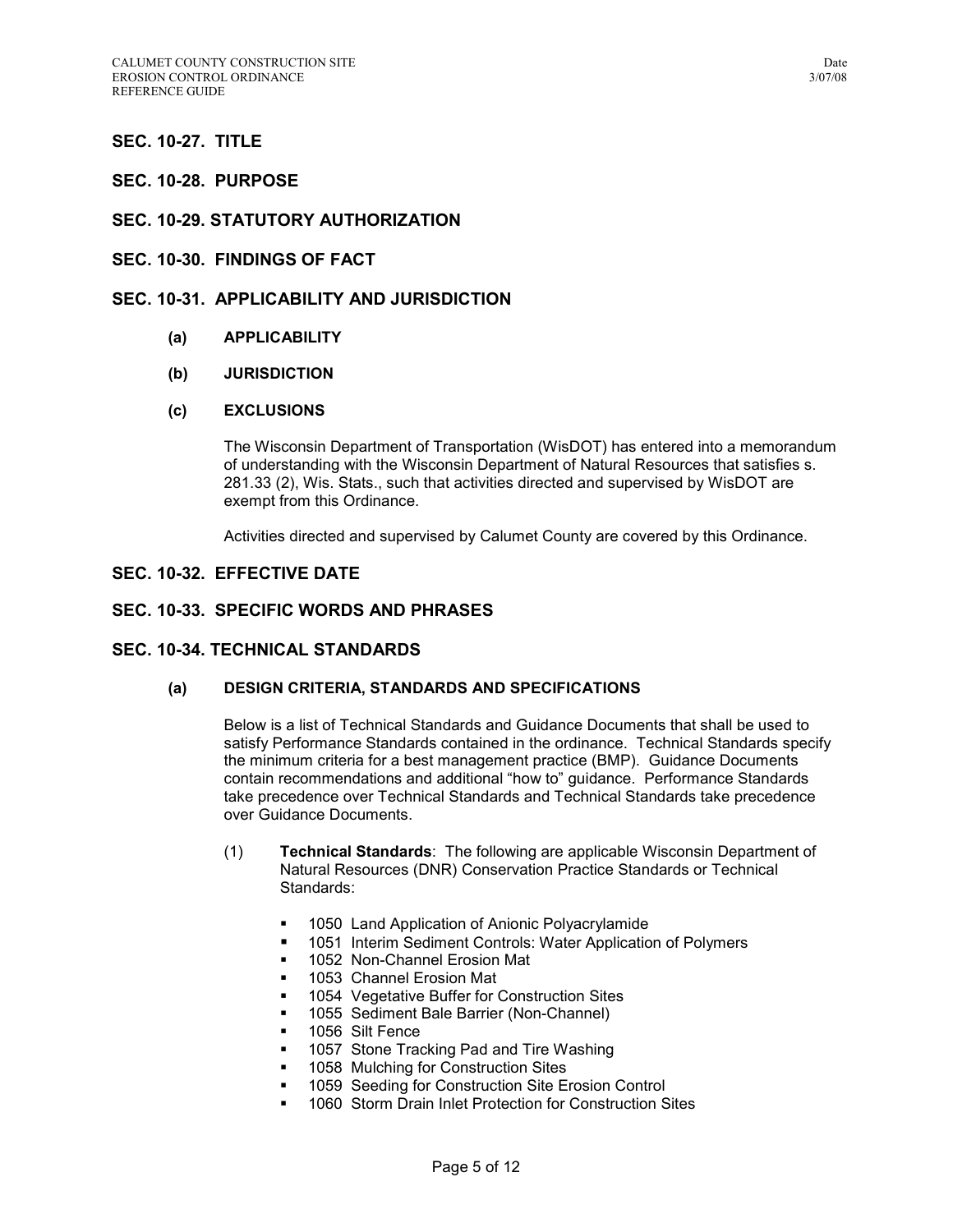- **1061 De-watering**
- **1062 Ditch Check (Channel)**
- 1063 Sediment Trap
- **1064 Sediment Basin**
- **1065 Rip-rap / Stabilized Outlet (pending completion)**
- 1066 Construction Site Diversion
- **1067 Temporary Grading Practices for Erosion Control**
- 1068 Dust Control on Construction Sites
- **1069 Turbidity Barrier**<br>**1070 Silt Curtain**
- 1070 Silt Curtain

These standards may be found on the DNR website at http://dnr.wi.gov/org/water/wm/nps/stormwater/techstds.htm

- (2) **Local Modifications to Technical Standards:** The following are local requirements which are intended to supplement, clarify, or supersede DNR Technical Standards.
- (3) **Guidance Documents**: The following are the applicable Guidance Documents:
	- Guidance for the Establishment of Protective Areas for Wetlands
	- "Construction Site" Definition "Common Plan of Development"
	- Applicability of NR216 Subchapter III to Mill and Crush Operations
	- Meeting New State Standards: Construction Erosion Control Workshops http://dnr.wi.gov/org/water/wm/nps/stormwater/constr\_workshops
	- Estimating Residue Using the Line Transect Method (UW-Extension A3533).
	- Wisconsin Department of Transportation Erosion Control Product Acceptability Lists (PAL) for Multi-Modal Applications
	- Wisconsin Department of Transportation Facilities Development Manual
	- Wisconsin DOT Standard Specifications for Highway and Structure **Construction**
	- **Other National Publications**

The USLE and its successors RUSLE and RUSLE2, utilize an R factor which has been developed to estimate annual soil erosion, averaged over extended time periods. The R factor can be modified to estimate monthly and single-storm erosion. A design storm can be statistically calculated to provide an equivalent R factor as an average annual calculation.

#### **(b) OTHER STANDARDS**

#### **SEC. 10-35. — 10.36. RESERVED**

# **SEC. 10-37. PERFORMANCE STANDARDS**

- **(a) RESPONSIBLE PARTY**
- **(b) PLAN**

#### **(c) REQUIREMENTS**

(1) TOTAL SUSPENDED SOLIDS

Construction sites with 1 acre or more of land disturbance are required to meet the ordinance's numeric performance standards. All other construction sites are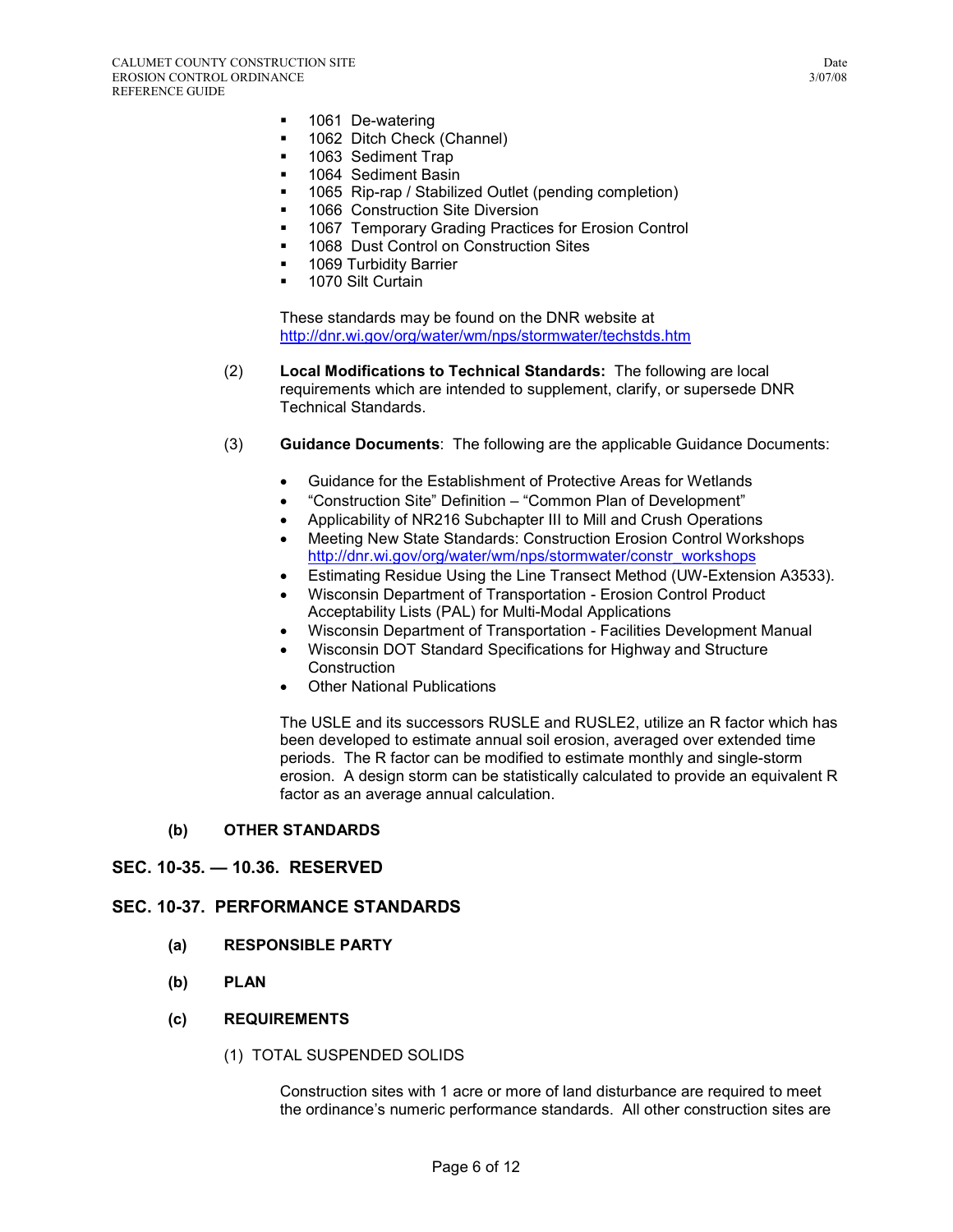not required to meet these numeric performance standards. BMP design guidance is provided below in Section (2) for sites with less than 1 acre of land disturbance.

#### **Tools:**

Soil loss prediction tools that estimate the sediment load leaving the construction site under varying land and management conditions, or methodology identified in subch. V. of ch. NR 151, Wis. Adm. Code, may be used to calculate sediment reduction.

#### **Computer Models:**

The Wisconsin Department of Natural Resources (DNR) is working with the EPA, NRCS, and several other states to develop a Windows version of RUSLE2 for construction site erosion control. Until this software is available for statewide use, BMPs shall be designed using the Technical Standards listed in Sec. 10-34. The Wisconsin Department of Commerce (COMM) is using the RUSLE2 spreadsheet developed by Dane County until the new RUSLE2 software is available. Use of the spreadsheet is not required by COMM, but is encouraged.

#### **Design Clarifications:**

Erosion Control Practices- Erosion control practices are used to prevent sediment particles from becoming dislodged and suspended in runoff. Erosion control practices include land application of polyacrylamide, mulching, seeding, and erosion mats. Grading practices can be used to supplement these practices.

Sediment Control Practices- Sediment control practices are used to remove sediment particles that are suspended in runoff and being transported. Sediment control practices used for sheet flow conditions include vegetative buffers, sediment bale barriers (non-channel), and silt fence. Sediment control practices used for concentrated flow conditions include storm drain inlet protection (< 1 acre), ditch checks (< 1 acre), sediment traps (< 5 acres), sediment basins (< 100 acres), and polymers. Sediment control practices used for lakes, rivers, and streams include turbidity barriers and silt curtains.

Construction Site Diversions- Construction site diversions are used to divert clear-water runoff away from disturbed areas. Construction site diversions are also designed to convey sediment-laden runoff from disturbed areas to sediment control practices such as ditch checks, sediment traps, and sediment basins.

Dust Control Practices- Dust control practices are used to prevent wind erosion.

Dewatering- Dewatering practices are used to remove sediment from ponding surface water or groundwater. A DNR permit is required for pumping 70 gpm or more. The discharge must be sampled in accordance with DNR requirements.

Non-Erosive Flows- Velocity dissipation devices shall be placed at discharge locations and along the length of any outfall channel, as necessary, to provide a non-erosive flow from the structure to a water course so that the natural physical and biological characteristics and functions are maintained and protected. Velocity dissipation devices could include erosion mat (channel), rip-rap, drop structures, stilling basins, and other energy dissipation devices.

Materials- No sediment or solid materials, including building materials, may be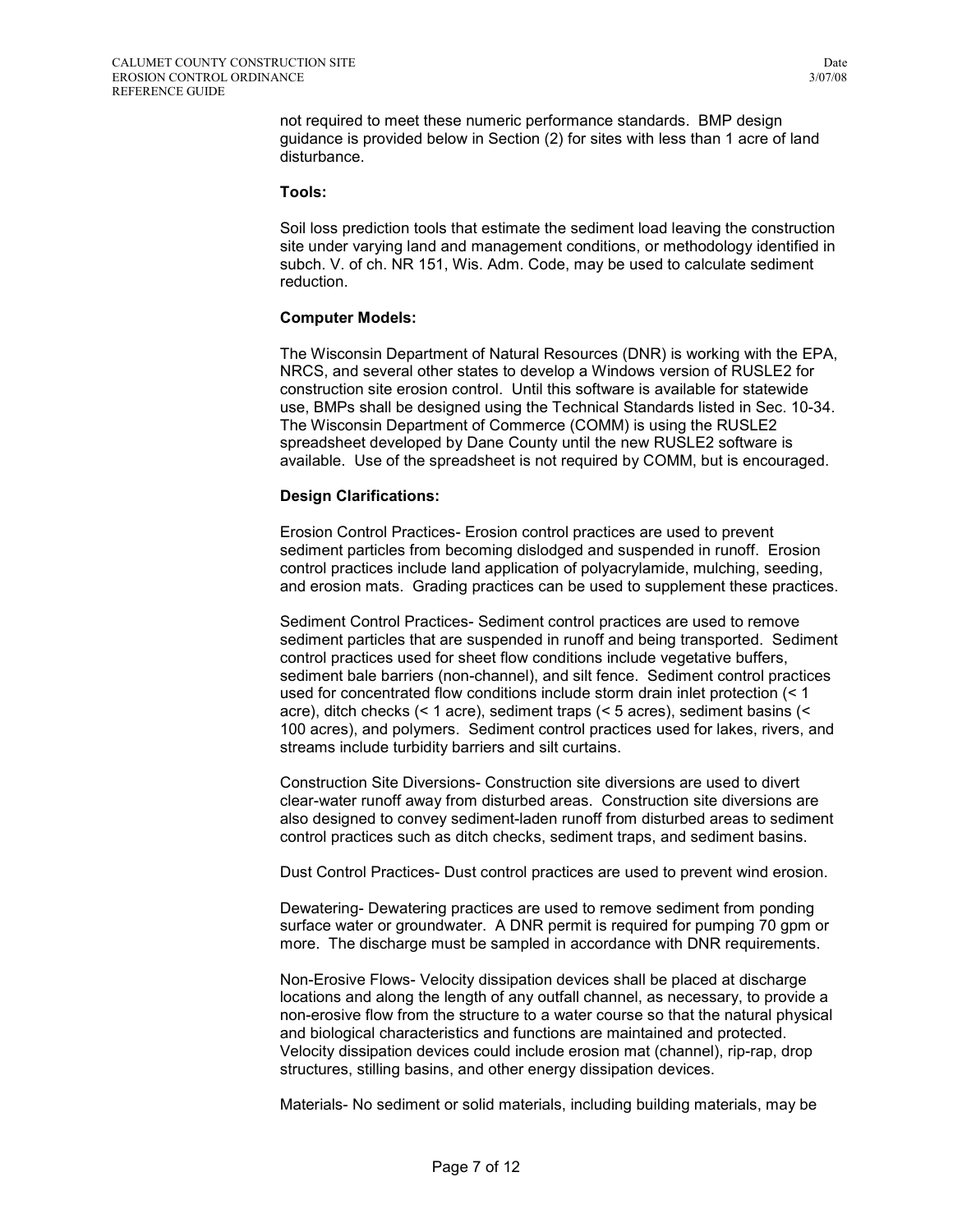discharged in violation of the following federal, state, and local regulations:

- Navigation, Dams, & Bridges (Chapter 30 and 31, Stats.)
- Wetland Water Quality Standards (NR 103)
- Wetlands (US Army Corps of Engineers Section 404 regulations)
- Shoreland Management (NR 115, NR 117, & local regulations)
- Floodplain Management (NR 116 & local regulations).

Wetland Delineations- Wetland delineations shall be performed by a professional soil scientist, professional hydrologist, or other qualified individual approved by the administering authority. The individual performing the delineation shall classify the wetland as a less susceptible wetland, highly susceptible wetland, exceptional resource water, or outstanding resource water.

Protective Areas- Protective areas may be disturbed as part of a construction project, if necessary. Disturbed areas must be stabilized from erosion and restored with a self-sustaining vegetation. Best Management Practices (ponds, swales, etc.) may be located in protective areas.

Type of Vegetation- It is recommended that seeding of non-aggressive vegetative cover be used in the protective areas. Vegetation that is flood and drought tolerant and can provide long-term bank stability because of an extensive root system is preferable. Vegetative cover can be measured using the line transect method described in the University of Wisconsin Extension publication number A3533, titled "Estimating Residue Using the Line Transect Method".

Adjacent Property Owners- If a stream or channel is permanently placed or relocated along a property line, an easement or letter of permission is required from any property owners impacted by the protective area's new location. Also, if a stormwater facility or structure is proposed within an onsite stream or channel, 100-year flood elevations shall be evaluated to determine if offsite property owners are impacted by backwater or a flood elevation increase. An easement or letter of permission is required from any property owners impacted by backwater. Changes to a stream, wetland, or channel should be discussed during the pre-design meeting. Changes to a navigable stream, wetland or other waters of the state will require permits from the DNR, Army Corps of Engineers, and local municipality.

Agricultural Activity Areas- Agricultural Activity Areas (i.e. farm fields and other cropland areas) are exempt from the ordinance.

Agricultural Production Areas- Agricultural Production Areas (i.e. farm buildings, structures, and other impervious surfaces) are exempt if the disturbed area is less than 1 acre. Sites where the land disturbance is one acre or more shall meet the requirements of this ordinance. Sites where the disturbance is less than one acre shall have a drainage plan prepared that is appropriate for the site. Construction of farm structures and disturbances in non-cropland areas one acre or greater must also be covered by an NR 216 permit.

#### (2) SITES WITH LESS THAN 1 ACRE OF LAND DISTURBANCE

Pursuant to Sec. 10-37(e) of the ordinance, the Planning Department may establish erosion control requirements more stringent than those set forth in this section if the municipality determines than an added level of protection is needed.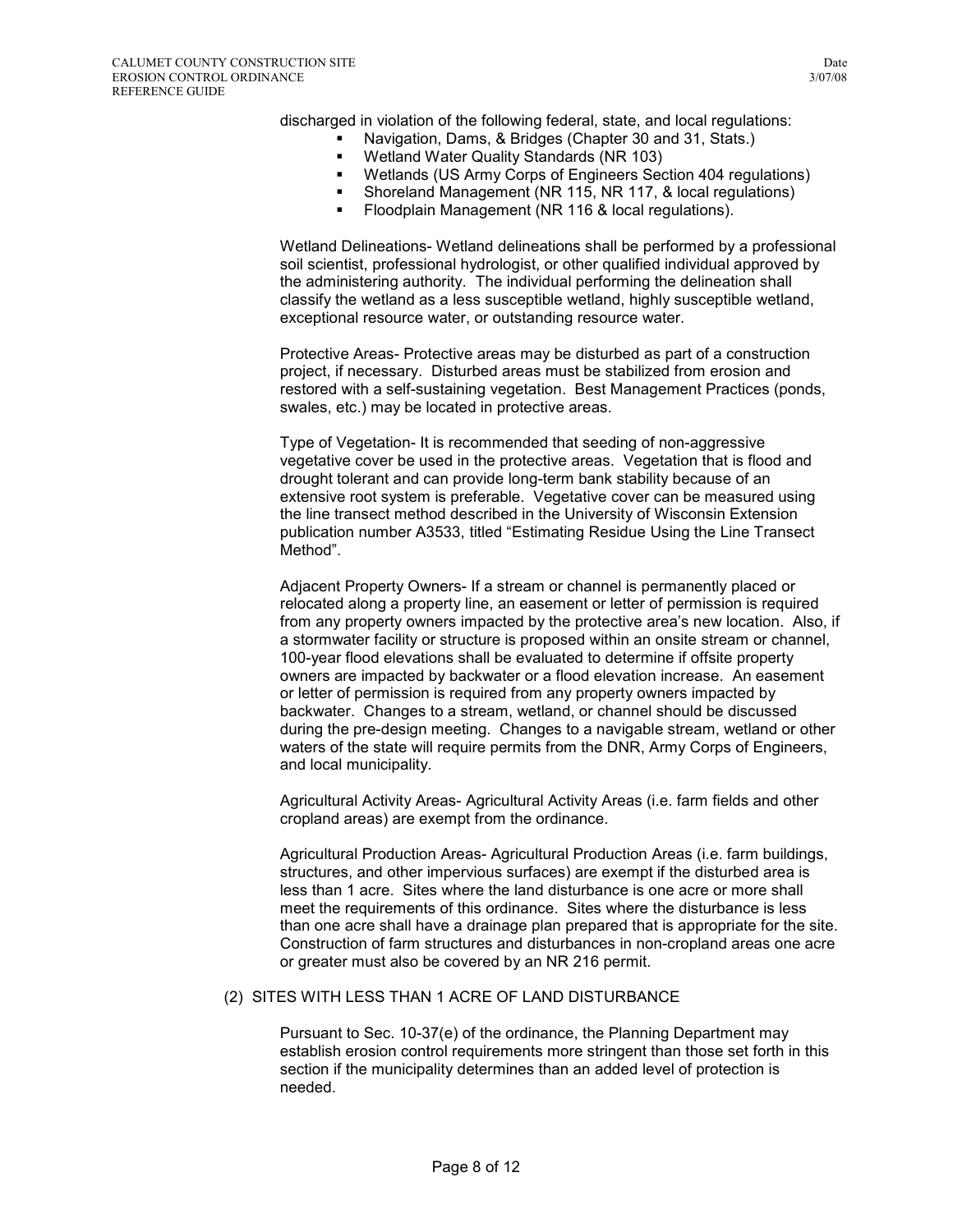# **Design Clarifications:**

For a construction site with less than 1 acre of land disturbance, the applicant shall install best management practices to prevent or reduce all of the following:

- 1. Tracking of sediment onto streets by vehicles.
- 2. Discharge of sediment into stormwater inlets.
- 3. Discharge of sediment into abutting waters of the state.
- 4. Discharge of sediment from drainage ways that flow off the site.
- 5. Discharge of sediment by de-watering activities.
- 6. Discharge of sediment from soil stockpiles existing for more than 7 days.
- 7. Properly use, store and dispose of building materials, chemicals, cement, concrete truck washout, litter, sanitary waste, and other compounds and materials used on the construction site.
- 8. Construction sites also regulated by the Wisconsin Department of Commerce are required to achieve a 40% sediment reduction for sites with less than 1 acre of land disturbance. See COMM 60.20(3)(c) and COMM 21.125(3)(c) for specific requirements.

#### **(d) LOCATION**

While regional treatment facilities are appropriate for control of post-construction pollutants, they should not be used for construction site sediment removal.

#### **(e) ALTERNATE REQUIREMENTS**

#### **SEC. 10-38. PERMITTING REQUIREMENTS, PROCEDURES AND FEES**

- **(a) PERMIT REQUIRED**
- **(b) PERMIT APPLICATION AND FEES**

#### **(c) REVIEW AND APPROVAL OF PERMIT APPLICATION**

Meetings between the permit applicant, designer, and Planning Department are encouraged during the pre-design, design, and plan review process. The meetings are used to educate each other about regulatory requirements, environmentally sensitive areas, and design challenges. The number of meetings held is typically commensurate with the size and complexity of the project. Meetings can be face-to-face or via telephone.

A pre-construction conference is encouraged before the start of all construction projects. For sites with 1 acre or more of land disturbance, a pre-construction conference is required. The permit applicant, designer, Planning Department, contractor, and inspector are encouraged to attend. The purpose of the meeting is to exchange contact information, review the Erosion & Sediment Control Plan, and identify individuals responsible for permit compliance, plan amendments, and weekly inspection reports.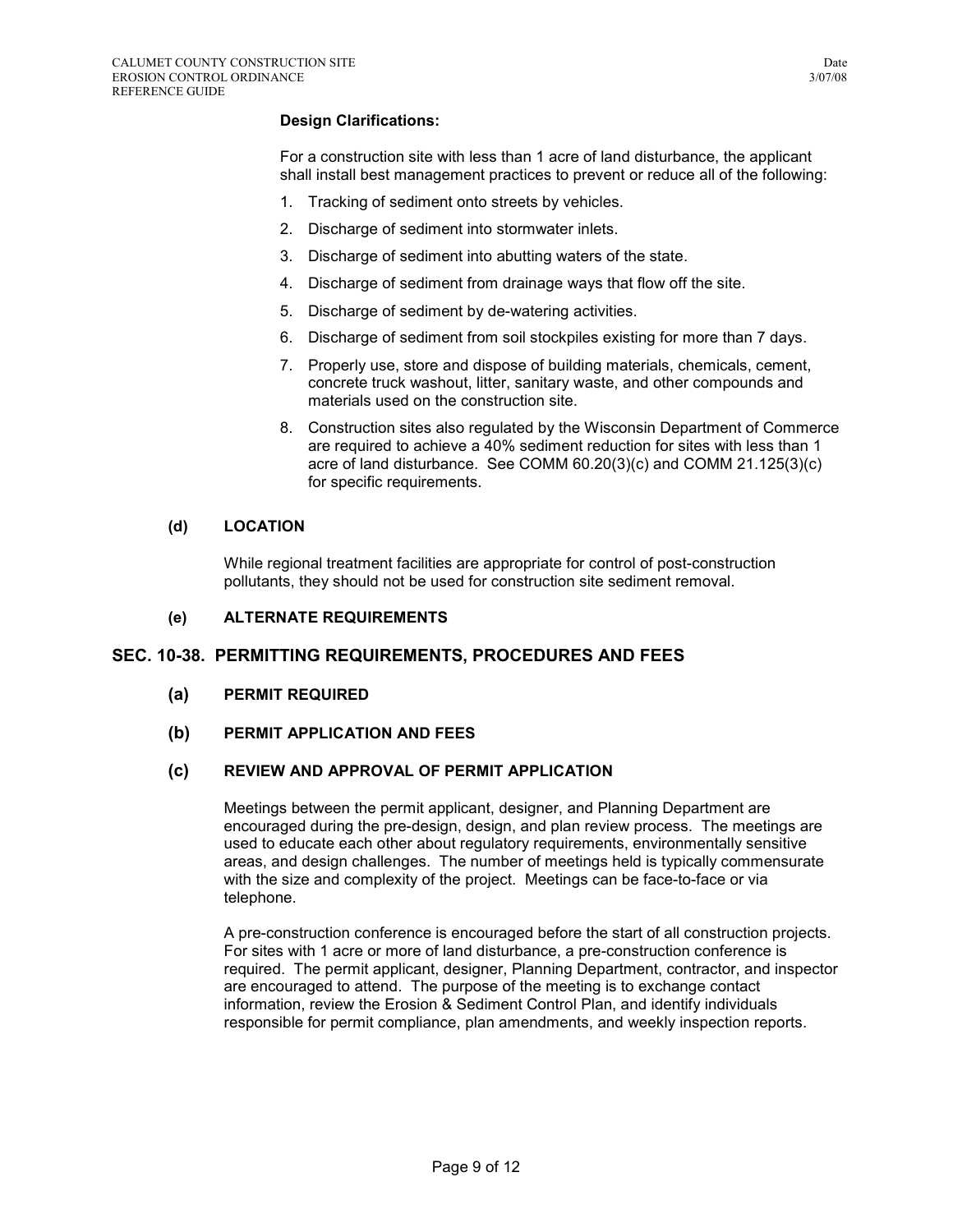Construction sites with 1 acre or more of land disturbance are required to have a financial guarantee. The financial guarantee includes the cost associated with erosion and sediment control BMPs, site inspections, project administration, and contingencies.

Construction sites with less than 1 acre of land disturbance are not typically required to have a financial guarantee.

Portions of the financial guarantee may be released as the construction project progresses. The last portion of the financial guarantee is not released until the Planning Department performs a final inspection and the permit applicant pays final inspection fees.

#### **(e) PERMIT REQUIREMENTS**

The permit applicant is required to post the "Certificate of Permit Coverage" in a conspicuous place at the construction site.

- **(f) PERMIT CONDITIONS**
- **(g) PERMIT DURATION**
- **(h) MAINTENANCE**
- **(i) ALTERNATE REQUIREMENTS**

#### **SEC. 10-39. — 10-41. RESERVED**

# **SEC. 10-42. EROSION AND SEDIMENT CONTROL PLAN, STATEMENT AND AMENDMENTS**

#### **(a) PLAN REQUIREMENTS**

The erosion and sediment control plan for construction sites with 1 acre or more of land disturbance shall contain, at a minimum, the following information:

- (1) The name, contact person, title, mailing address, e-mail address, telephone number, and fax number of the following individuals or organizations: permit applicant, landowner, consultant or plan preparer, and contractor (if known).
- (2) Anticipated project start date and projected project end date.
- (3) Description of the construction site and the nature of the land disturbing construction activity, including representation of the limits of land disturbance on a USGS 7.5-minute series topographical map.
- (4) Description of the intended sequence of major land disturbing construction activities for major portions of the construction site, including clearing; stripping topsoil; rough grading; installation of erosion and sediment controls; construction of utilities, streets, and buildings; finish grading; and permanent stabilization.
- (5) Estimates of the total area of the construction site and the total area of the construction site that is expected to be disturbed by land disturbing activities.
- (6) Available data describing the surface soil as well as sub-soils, including representation of the limits of land disturbance on a NRCS soils map.
- (7) Wherever permanent infiltration devices will be employed or were evaluated, the depth to the nearest seasonal high groundwater elevation or top of bedrock shall be identified.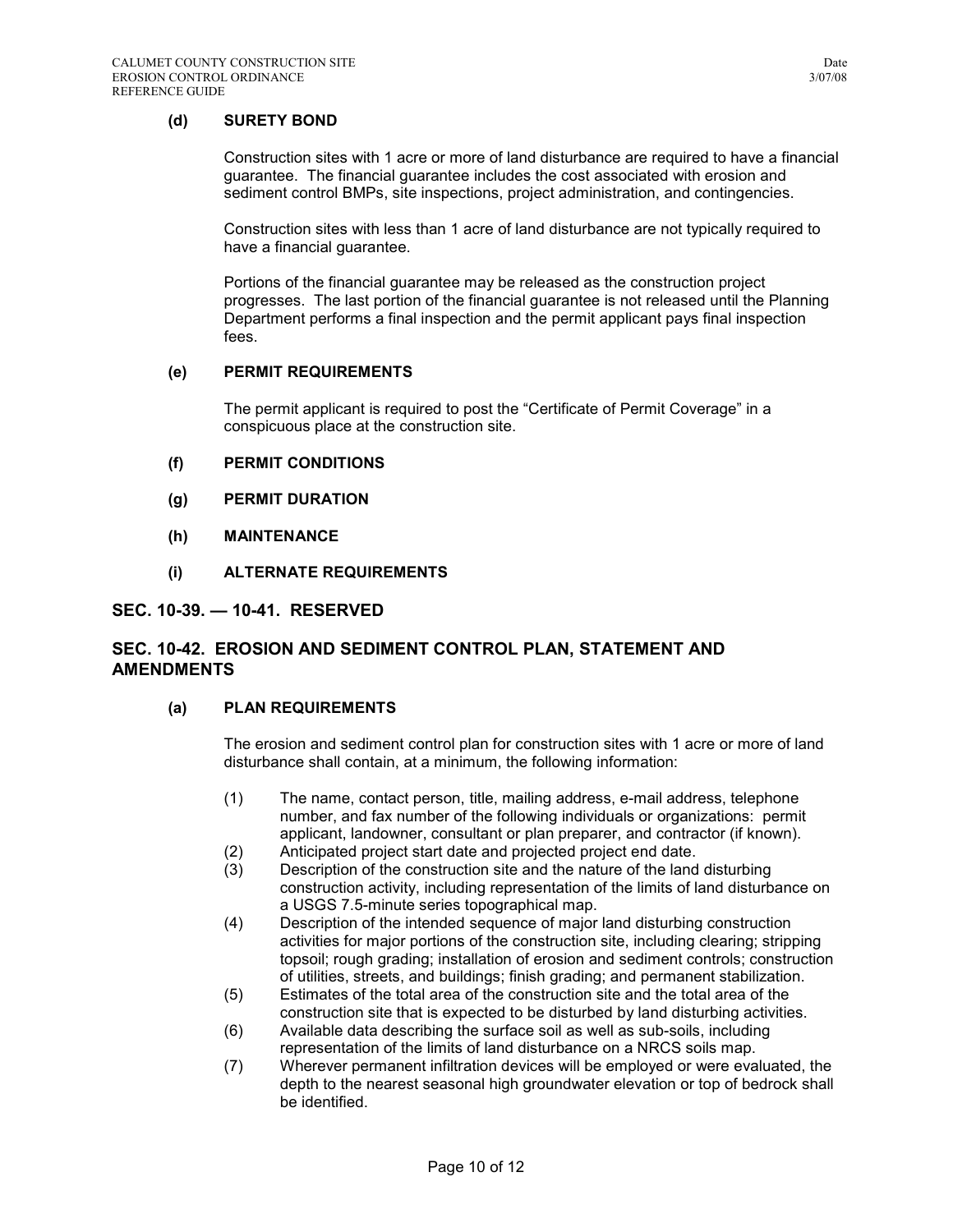- (8) Name of the immediate named receiving water from the United States Geological Service 7.5 minute series topographic maps.
- (9) Calculations to show the expected percent reduction in the average annual sediment load carried in runoff as compared to no sediment or erosion controls (calculations may not be feasible until RUSLE2 is completed).

The erosion and sediment control plan for construction sites with 1 acre or more of land disturbance shall include a site map. The site map shall include the following items and shall be at a scale not greater than 100 feet per inch and at a contour interval not to exceed two feet:

- (1) Existing topography, vegetative cover, impervious surfaces, natural and engineered drainage systems, roads, surface waters, and 100-year floodplains.
- (2) Boundaries of the construction site.
- (3) Drainage patterns and approximate slopes anticipated after grading activities.
- (4) Areas of soil disturbance, including soil stockpile locations.
- (5) Location of major structural and non-structural controls identified in the erosion and sediment control plan, including standard detail drawings and specifications where appropriate.
- (6) Location of areas where stabilization practices will be employed.
- (7) Areas that will be vegetated following land disturbing construction activities.
- (8) Area and location of wetland acreage on the construction site and locations where stormwater is discharged to a surface water or wetland within one-quarter mile downstream of the construction site.
- (9) Areas used for infiltration of post-construction stormwater runoff.
- (10) An alphanumeric or equivalent grid overlying the entire construction site.

The erosion and sediment control plan for construction sites with 1 acre or more of land disturbance shall include a description of appropriate erosion and sediment control best management practices that will be installed and maintained at the construction site to prevent pollutants from reaching waters of the state. The erosion and sediment control plan shall clearly describe the appropriate erosion and sediment control best management practices for each major land disturbing construction activity and the timing during the period of land disturbing construction activity that the erosion and sediment control best management practices will be implemented. The description of erosion controls shall include, when appropriate, the following minimum requirements:

- (1) Description of any interim and permanent stabilization practices, including a schedule for implementing the practices. The erosion and sediment control plan shall ensure that existing vegetation is preserved where attainable and that disturbed portions of the construction site are stabilized.
- (2) Description of any structural practices to divert flow away from exposed soils, store flows or otherwise limit runoff and the discharge of pollutants from the construction site. Unless otherwise specifically approved in writing by the local municipality, structural measures shall be installed on upland soils.
- (3) Management of overland flow at all areas of the construction site, unless otherwise controlled by outfall controls.
- (4) Trapping of sediment in channelized flow.
- (5) Staging land disturbing activities to limit exposed soil areas subject to erosion. Soil stockpiles exposed for more than 7 days shall be stabilized.
- (6) Protection of downslope drainage inlets where they occur.
- (7) Minimization of tracking at all vehicle and equipment entry and exit locations of the construction site.
- (8) Clean up of off-site sediment deposits by the end of each work day.
- (9) Proper disposal of building and waste material.
- (10) Stabilization of drainage ways.